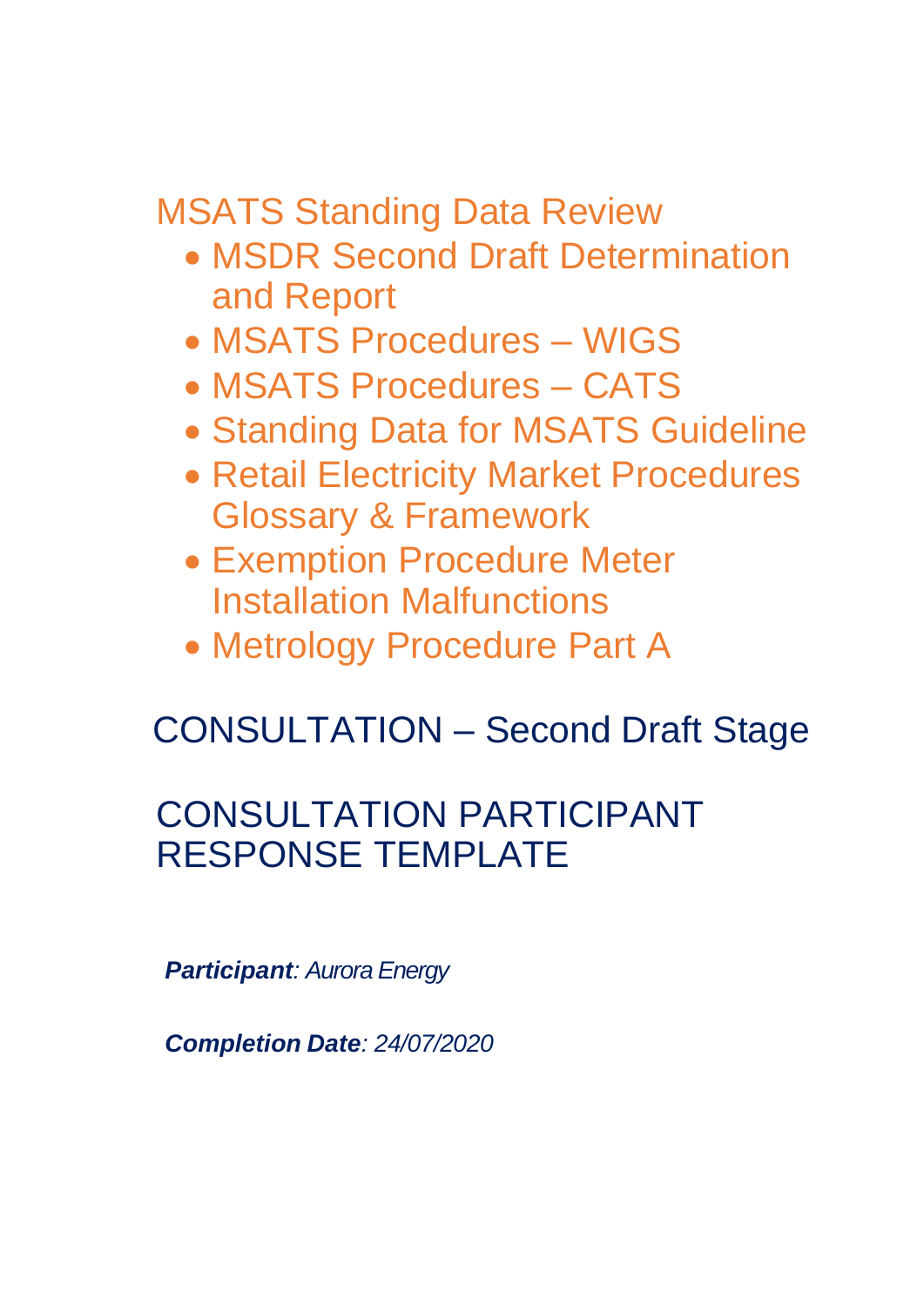# **Table of Contents**

| 8. |  |
|----|--|
|    |  |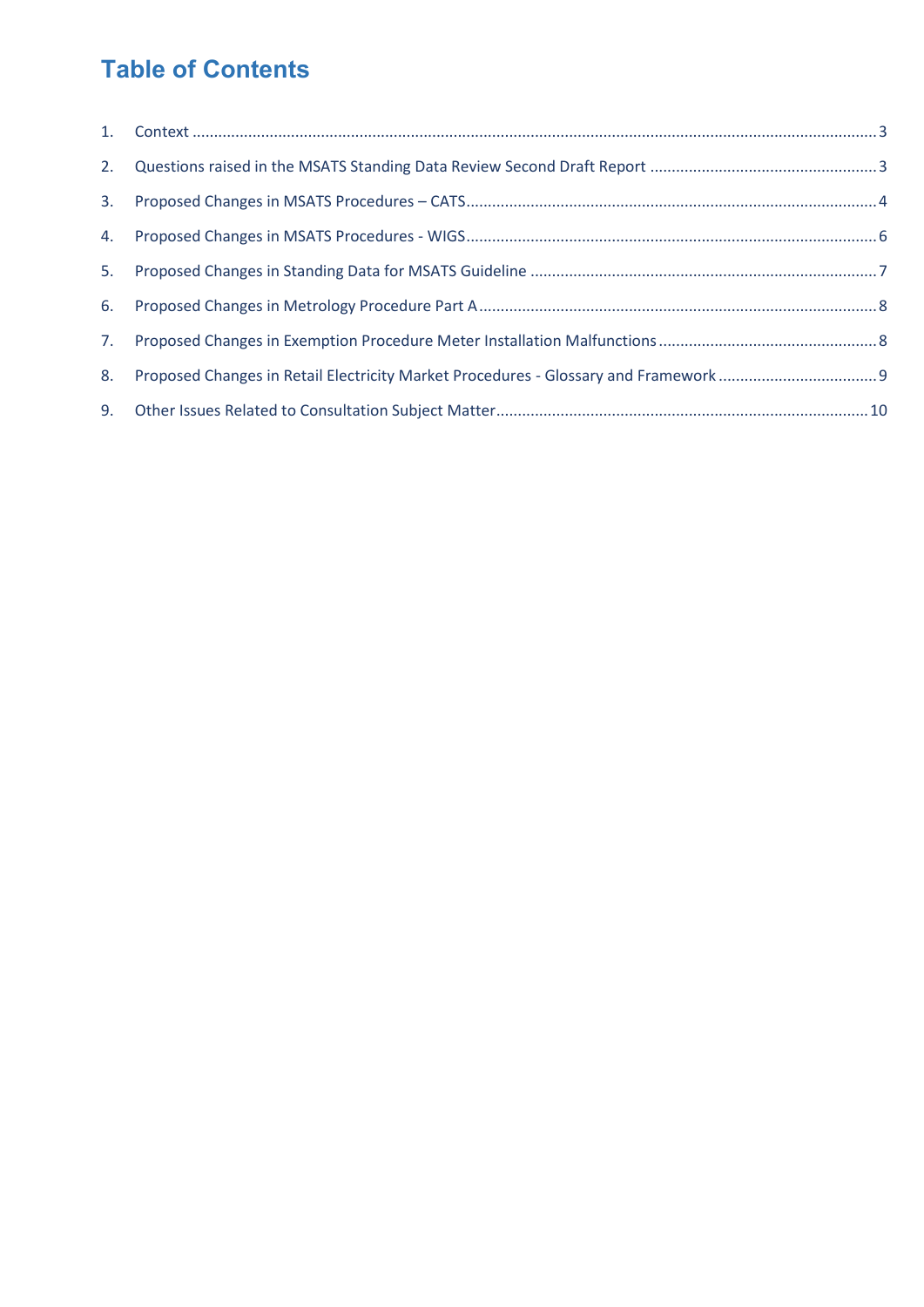### **1. Context**

This template is to assist stakeholders in giving feedback to the questions raised in the Second Draft Report about the proposed changes to the MSATS Standing Data, and to the second draft changes highlighted in **YELLOW** in the change marked versions of the different procedures and guidelines released in the second draft stage of consultation.

### **2. Questions raised in the MSATS Standing Data Review Second Draft Report**

#### 2.1 Material Issues

<span id="page-2-1"></span><span id="page-2-0"></span>

| <b>Information</b><br>Category                                       | Question<br>No. | Question                                                                                                                                                                                                                                                                                                                                                                                                                                                                                                         | <b>Participant Comments</b>                         |
|----------------------------------------------------------------------|-----------------|------------------------------------------------------------------------------------------------------------------------------------------------------------------------------------------------------------------------------------------------------------------------------------------------------------------------------------------------------------------------------------------------------------------------------------------------------------------------------------------------------------------|-----------------------------------------------------|
| <b>Metering</b><br>Installation<br><b>Transformer</b><br>Information |                 | The proposed CT/VT fields values and validations, as listed<br>above, are provided as examples to stimulate feedback from<br>participants. AEMO notes some feedback that options are<br>missing for CT Types, to allow for HV CTs and LV Special<br>CTs. What is the list of values and validations that you need or<br>want for the enumerated list for the various CT/VT fields? (In<br>the absence of any such feedback, the list proposed by AEMO<br>would provide the initial values for the CT/VT fields)? | Aurora Energy is comfortable with the list provided |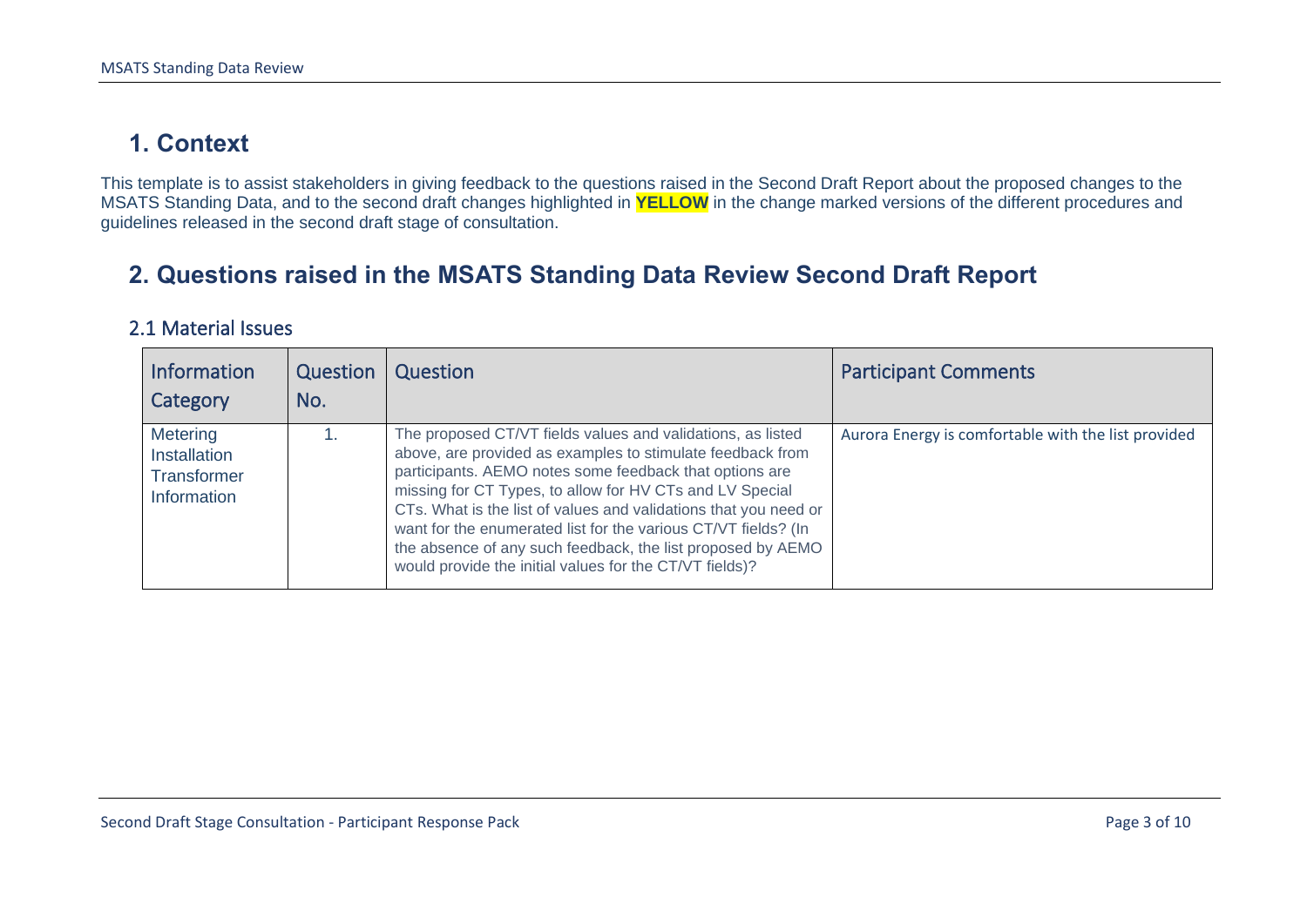#### **3. Proposed Changes in MSATS Procedures – CATS**

<span id="page-3-0"></span>

| <b>Section No/Field Name</b> | <b>Participant Comments</b>                 |
|------------------------------|---------------------------------------------|
| 2.2(r)                       | Aurora Energy supports the Proposed changes |
| 2.2(s)                       | Aurora Energy supports the Proposed changes |
| 2.3(r)                       |                                             |
| 2.3(s)                       |                                             |
| 2.3(t)                       |                                             |
| 2.6(k)                       |                                             |
| 2.6(l)                       |                                             |
| 2.9(k)                       | Aurora Energy supports the Proposed changes |
| 9.3.4(c)                     | Aurora Energy supports the Proposed changes |
| 9.3.4(e)                     | Aurora Energy supports the Proposed changes |
| 9.4.4(c)                     | Aurora Energy supports the Proposed changes |
| 9.4.4(d)                     | Aurora Energy supports the Proposed changes |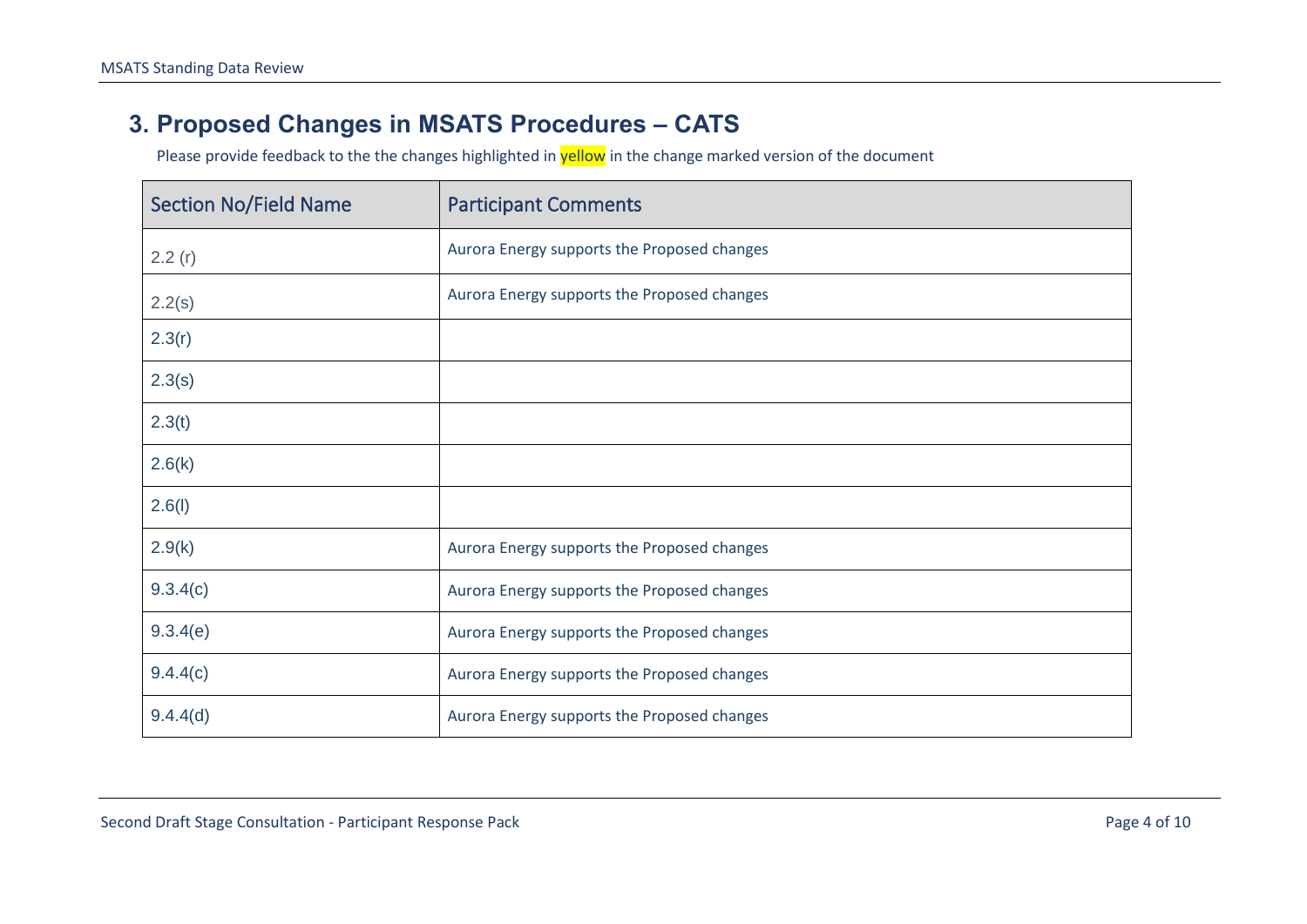| <b>Section No/Field Name</b> | <b>Participant Comments</b>                 |
|------------------------------|---------------------------------------------|
| 10.1.4(c)                    | Aurora Energy supports the Proposed changes |
| 10.1.4(e)                    | Aurora Energy supports the Proposed changes |
| 10.2.4(g)                    | Aurora Energy supports the Proposed changes |
| 10.3.4(h)                    | Aurora Energy supports the Proposed changes |
| 10.4.4(g)                    | Aurora Energy supports the Proposed changes |
| 10.5.4(g)                    | Aurora Energy supports the Proposed changes |
| 15.1.4(f)                    | Aurora Energy supports the Proposed changes |
| Table 16-C                   | Aurora Energy supports the Proposed changes |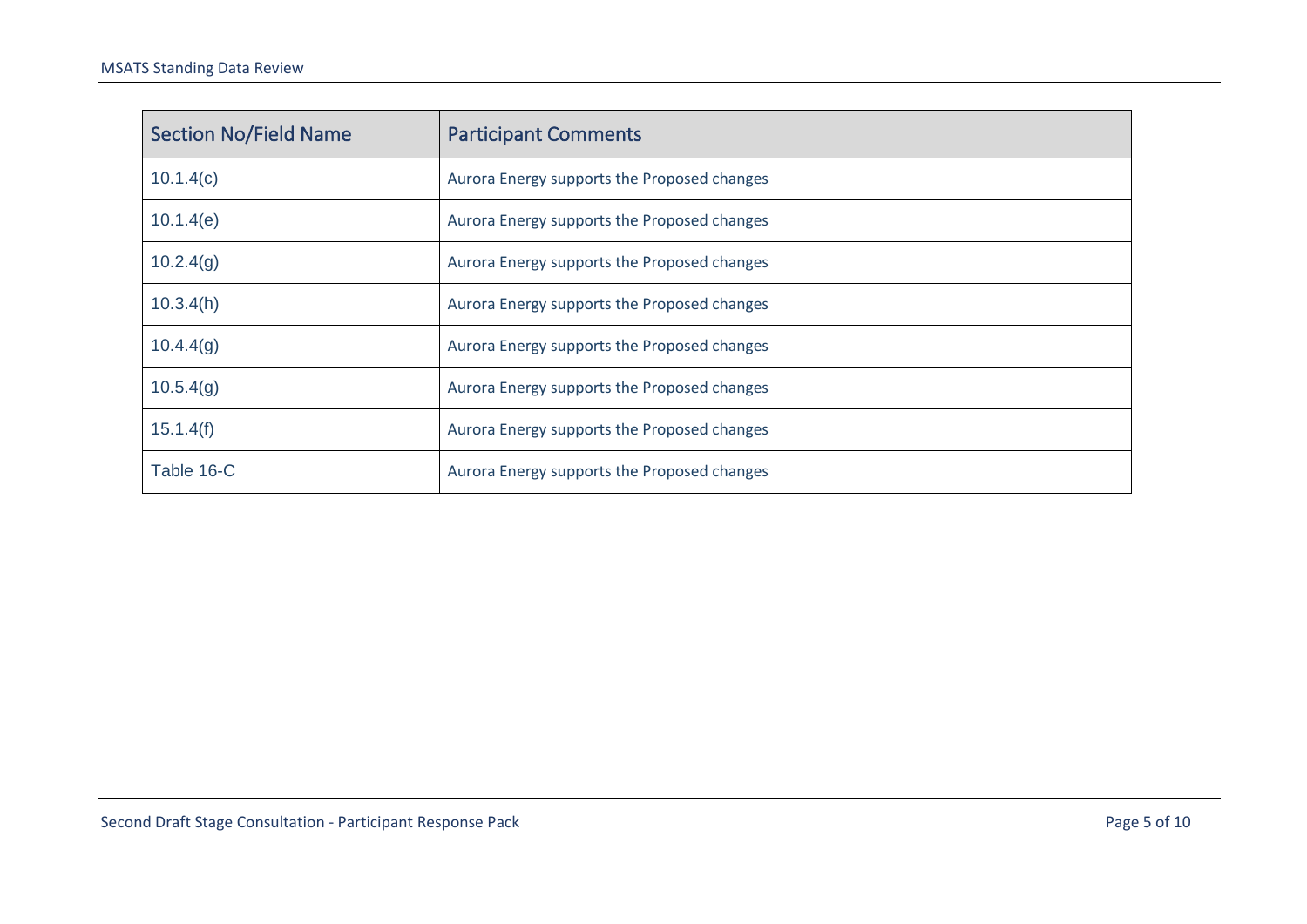#### **4. Proposed Changes in MSATS Procedures - WIGS**

<span id="page-5-0"></span>

| <b>Section No/Field Name</b> | <b>Participant Comments</b>                 |
|------------------------------|---------------------------------------------|
| 4.3.4(c)                     | Aurora Energy supports the Proposed changes |
| 4.3.4(h)                     | Aurora Energy supports the Proposed changes |
| 5.2.4(c)                     | Aurora Energy supports the Proposed changes |
| 5.2.4(d)                     | Aurora Energy supports the Proposed changes |
| 5.3.4(f)                     | Aurora Energy supports the Proposed changes |
| 5.4.4(f)                     | Aurora Energy supports the Proposed changes |
| 9.1.4(b)(iii)                | Aurora Energy supports the Proposed changes |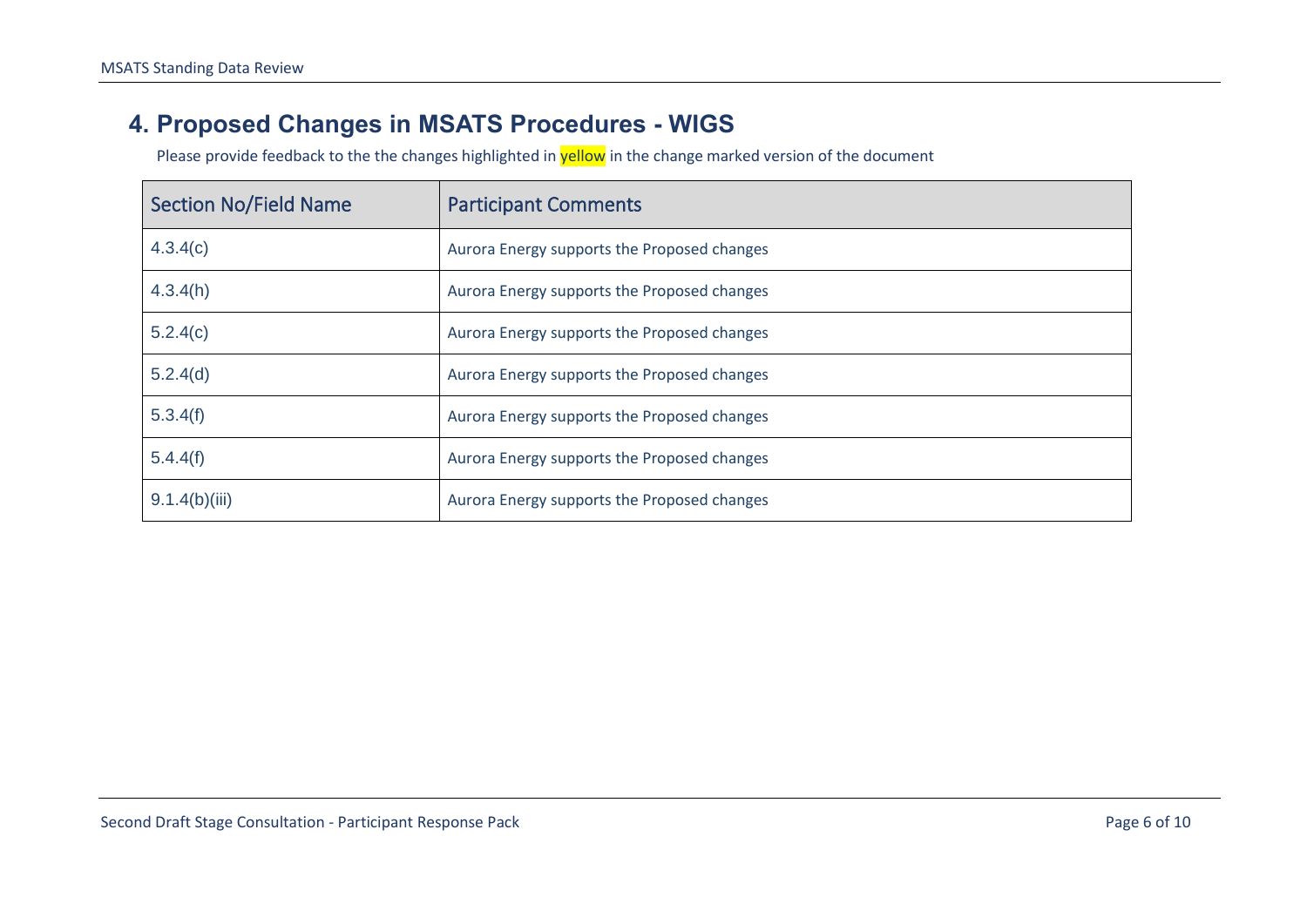#### **5. Proposed Changes in Standing Data for MSATS Guideline**

<span id="page-6-0"></span>

| <b>Section No/Field Name</b>        | <b>Participant Comments</b>                 |
|-------------------------------------|---------------------------------------------|
| Table 3<br>CATS_METER_REGISTER      | Aurora Energy supports the proposed changes |
| Table 6 CATS_NMI_DATA               | Aurora Energy supports the proposed changes |
| Table 8<br>CATS_REGISTER_IDENTIFIER | Aurora Energy supports the proposed changes |
| Table 15 Valid Meter Use Codes      | Aurora Energy supports the proposed changes |
| Table 16 Valid Time of Day Codes    | Aurora Energy supports the proposed changes |
| Section 13                          | Aurora Energy supports the proposed changes |
| Table 43 CATS_Meter_Register        | Aurora Energy supports the proposed changes |
| Table 46 CATS_NMI_Data              | Aurora Energy supports the proposed changes |
| Table 49 CATS_Meter_Register        | Aurora Energy supports the proposed changes |
| Table 52 CATS_NMI_Data              | Aurora Energy supports the proposed changes |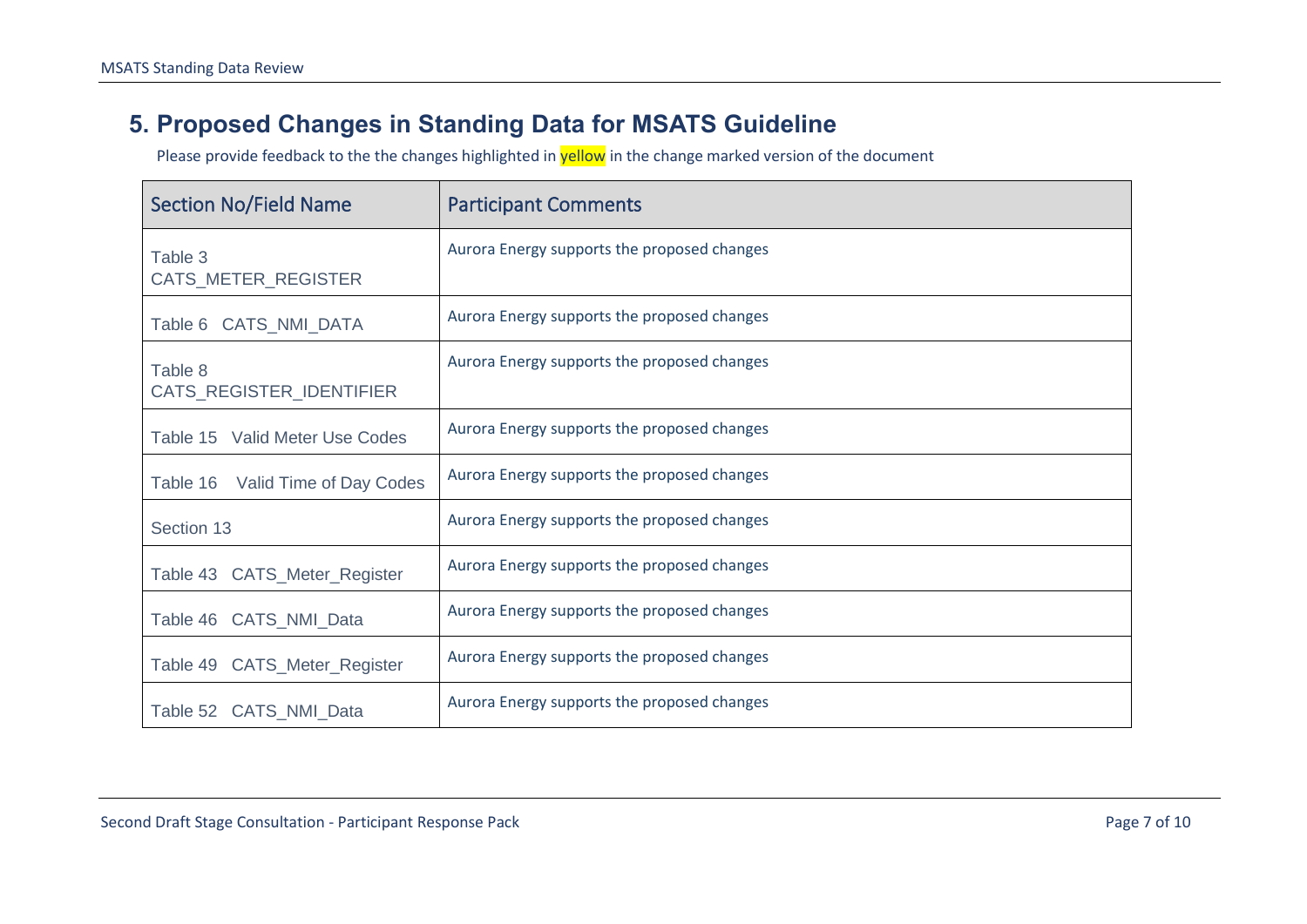#### **6. Proposed Changes in Metrology Procedure Part A**

Please provide feedback to the the changes highlighted in **yellow** in the change marked version of the document

| <b>Section No/Field Name</b>                     | <b>Participant Comments</b>                 |
|--------------------------------------------------|---------------------------------------------|
| <b>SHARED FUSE</b><br>14.<br><b>ARRANGEMENTS</b> | Aurora Energy supports the Proposed changes |
|                                                  |                                             |
|                                                  |                                             |

#### <span id="page-7-0"></span>**7. Proposed Changes in Exemption Procedure Meter Installation Malfunctions**

<span id="page-7-1"></span>

| <b>Section No/Field Name</b> | <b>Participant Comments</b>                 |
|------------------------------|---------------------------------------------|
|                              | Aurora Energy supports the Proposed changes |
| 2.2                          | Aurora Energy supports the Proposed changes |
| Appendix A                   | Aurora Energy supports the Proposed changes |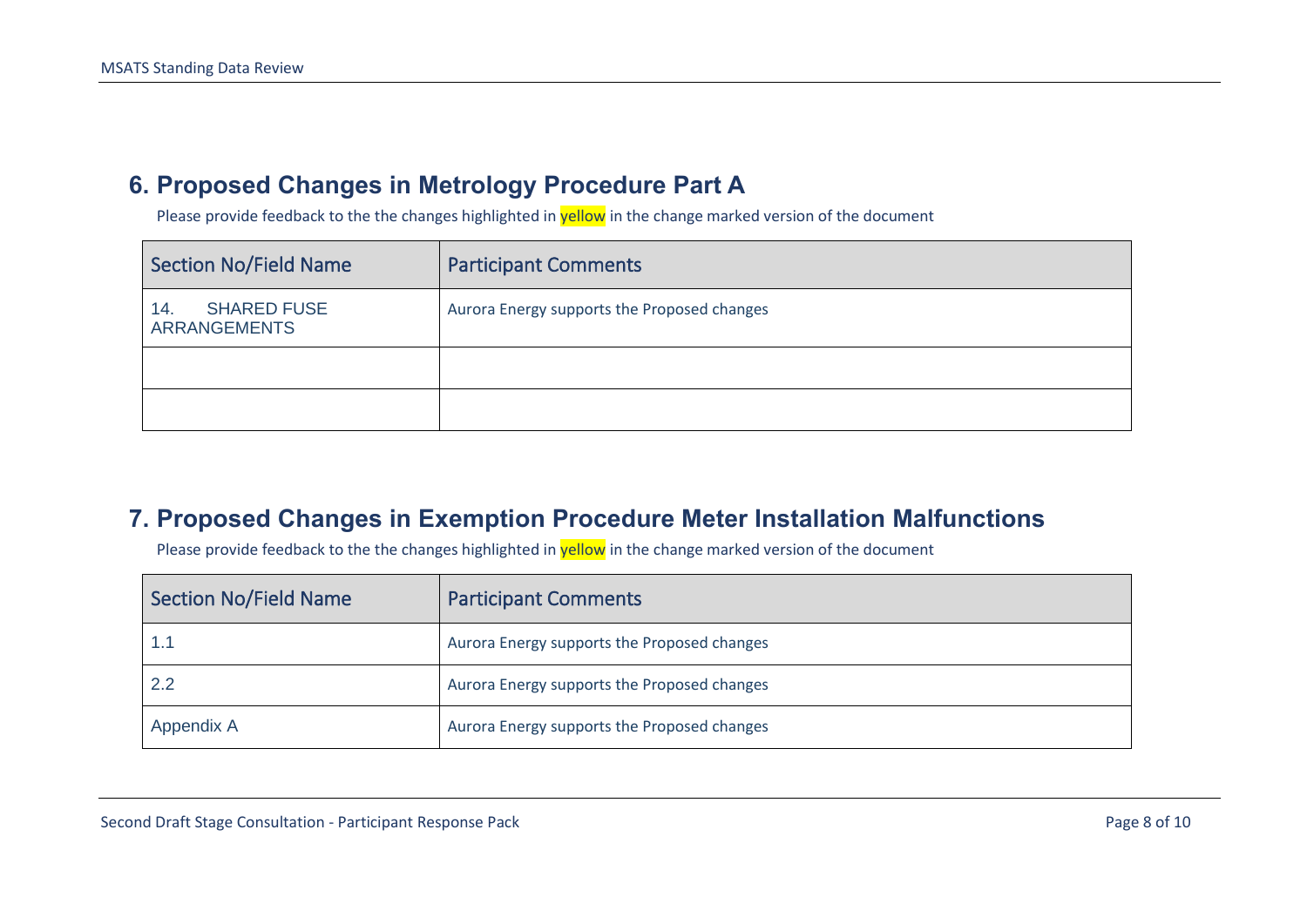| Section No/Field Name | <b>Participant Comments</b>                 |
|-----------------------|---------------------------------------------|
| Appendix B            | Aurora Energy supports the Proposed changes |
|                       |                                             |

#### **8. Proposed Changes in Retail Electricity Market Procedures - Glossary and Framework**

<span id="page-8-0"></span>

| <b>Section No/Field Name</b>   | <b>Participant Comments</b>                |
|--------------------------------|--------------------------------------------|
| 5. GLOSSARY                    | Aurora Energy supports the proposed change |
| <b>Shared Fuse Arrangement</b> |                                            |
|                                |                                            |
|                                |                                            |
|                                |                                            |
|                                |                                            |